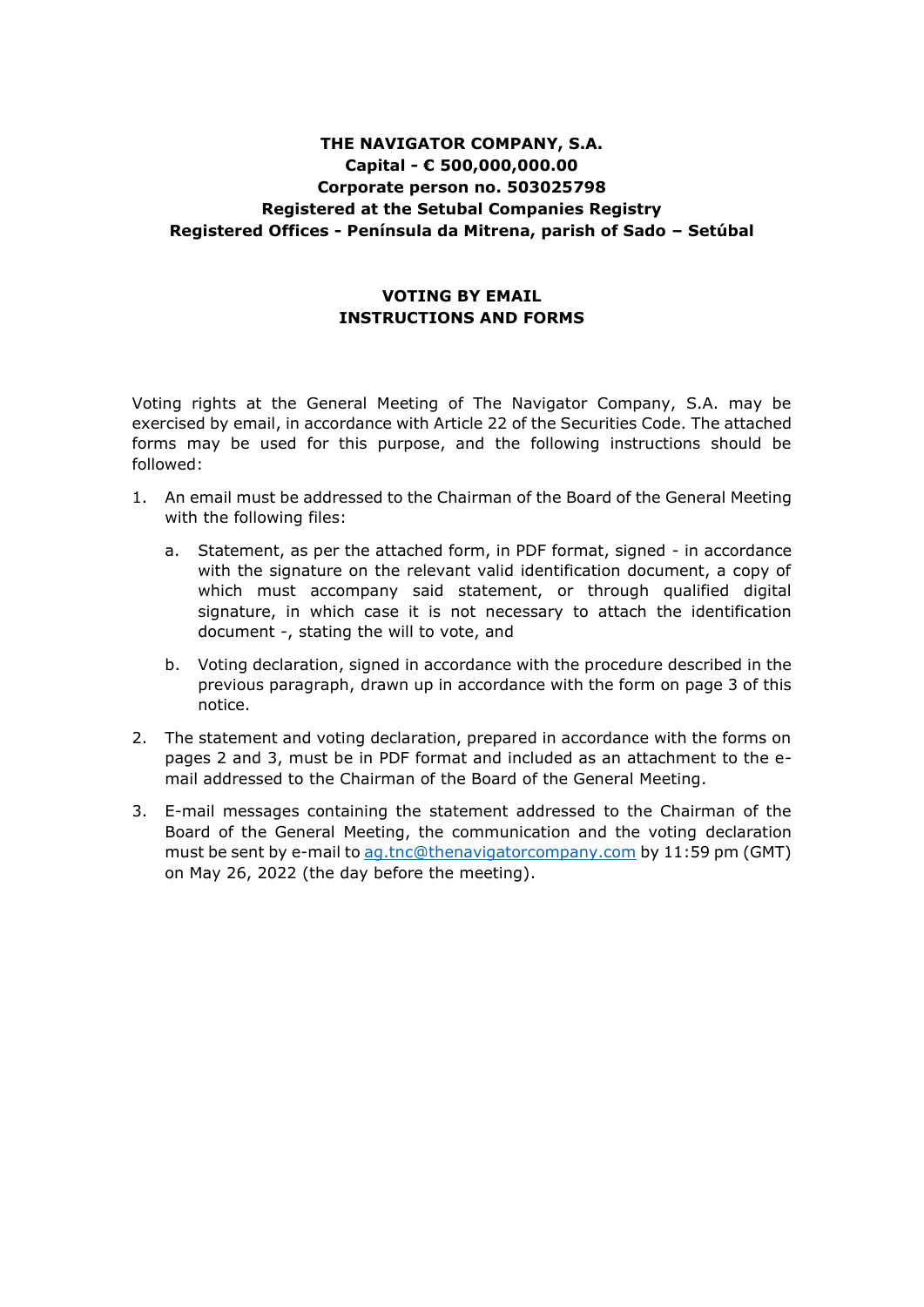### **The Navigator Company, S.A.**

The Chairman of the Board of the General Meeting Mitrena - Apartado 55 2901-861 Setúbal

## **Subject: Exercise of voting right by electronic vote, in accordance with Article 22 of the Securities Code**

[*place*], \_\_\_ May 2022

| Full name / company name: _          |
|--------------------------------------|
| Tax number / Corporate entity no.: _ |
| Phone no.:                           |
| E-mail:                              |

Dear Sir,

I/we hereby express my/our intention to exercise my/our voting rights at the General Meeting of this Company to be held on 27 May 2022, with regard to items on the Order of Business.

To this end, I/we enclose the voting declaration for each item on the Order of Business, in PDF format, signed in accordance with the signature on the attached identification document or through qualified digital signature.

The document proving ownership of shares has been sent separately by the respective depositary financial institution.

Kind regards,

[*Signed in accordance with the signature on the relevant valid identification document or through qualified digital signature*]

\_\_\_\_\_\_\_\_\_\_\_\_\_\_\_\_\_\_\_\_\_\_\_\_\_\_\_\_\_\_\_\_\_\_\_\_\_\_\_\_\_\_\_\_\_\_\_